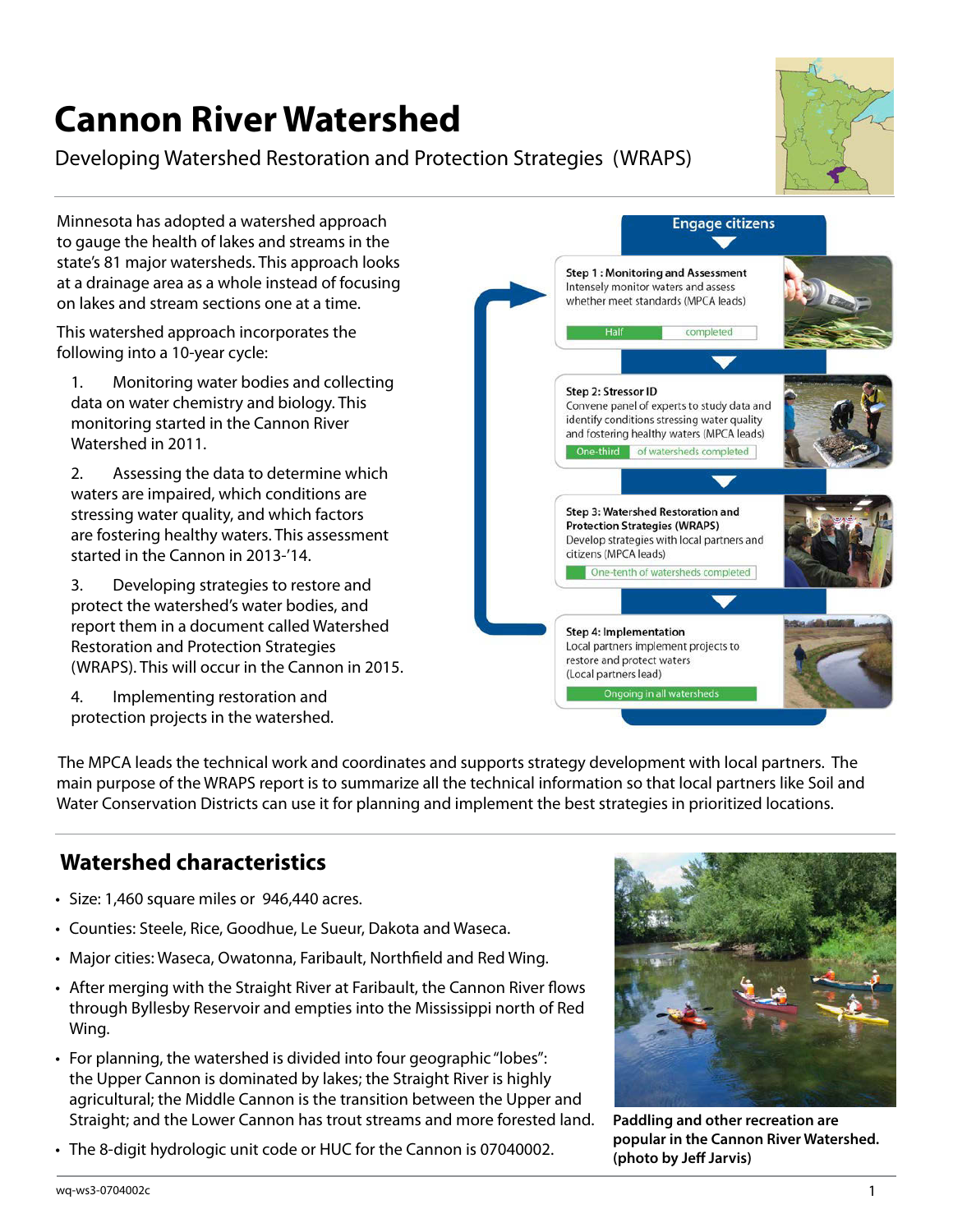## **Streams meeting and failing standards in Cannon River Watershed**



#### **Goals for improving water quality in the Cannon watershed and downstream**

After intensive water monitoring and assessing whether lakes and streams meet water quality standards, the MPCA and local partners have determined the following:

- Five of 45 lakes studied fully meet the standards for fishable and swimmable: Beaver, Dudley, Fish, Kelly, and Roemhildts.
- 36 of the 45 lakes fail to meet the standards all the time because of high nutrient levels that cause algal blooms.
- Four of the 45 lakes lack enough information for assessment and will be studied further.
- In the future, chloride toxic to fish and other aquatic life may be a water quality problem in some lakes.
- 11 of 70 stream sections studied fully meet the standards for fishable and swimmable.
- 59 of the 70 stream sections fail to meet standards because of high soil and sediment levels; elevated mercury and PCBs levels in fish; low levels of dissolved oxygen needed to sustain fish and other aquatic life; bacteria levels that indicate sewage or manure; and/or fewer fish and macroinvertebrates (bugs) expected for numbers and species.
- Four coldwater trout streams also fail to meet standards because of nitrate levels.

Restoration and protection goals in the Cannon River watershed are set according to both local (within the watershed) and downstream considerations.

For nutrients in the Cannon River, Minnesota's Nutrient Reduction Strategy provides stakeholder-supported numeric targets: 12% reduction in phosphorus levels and 20% in nitrogen levels from current conditions by 2025. Studies for the Mississippi River and Lake Pepin incorporate reductions of 50% for both sediment and phosphorous levels in the Cannon River.

Local goals for waterbodies include specific phosphorus reductions for the individual lakes of the upper Cannon and the Byllesby Reservoir, habitat improvement for various streams, and nitrate reductions in drinking water wells and trout streams. These goals "nest" well in that attainment of local goals will generally result in attainment of the next goal downstream.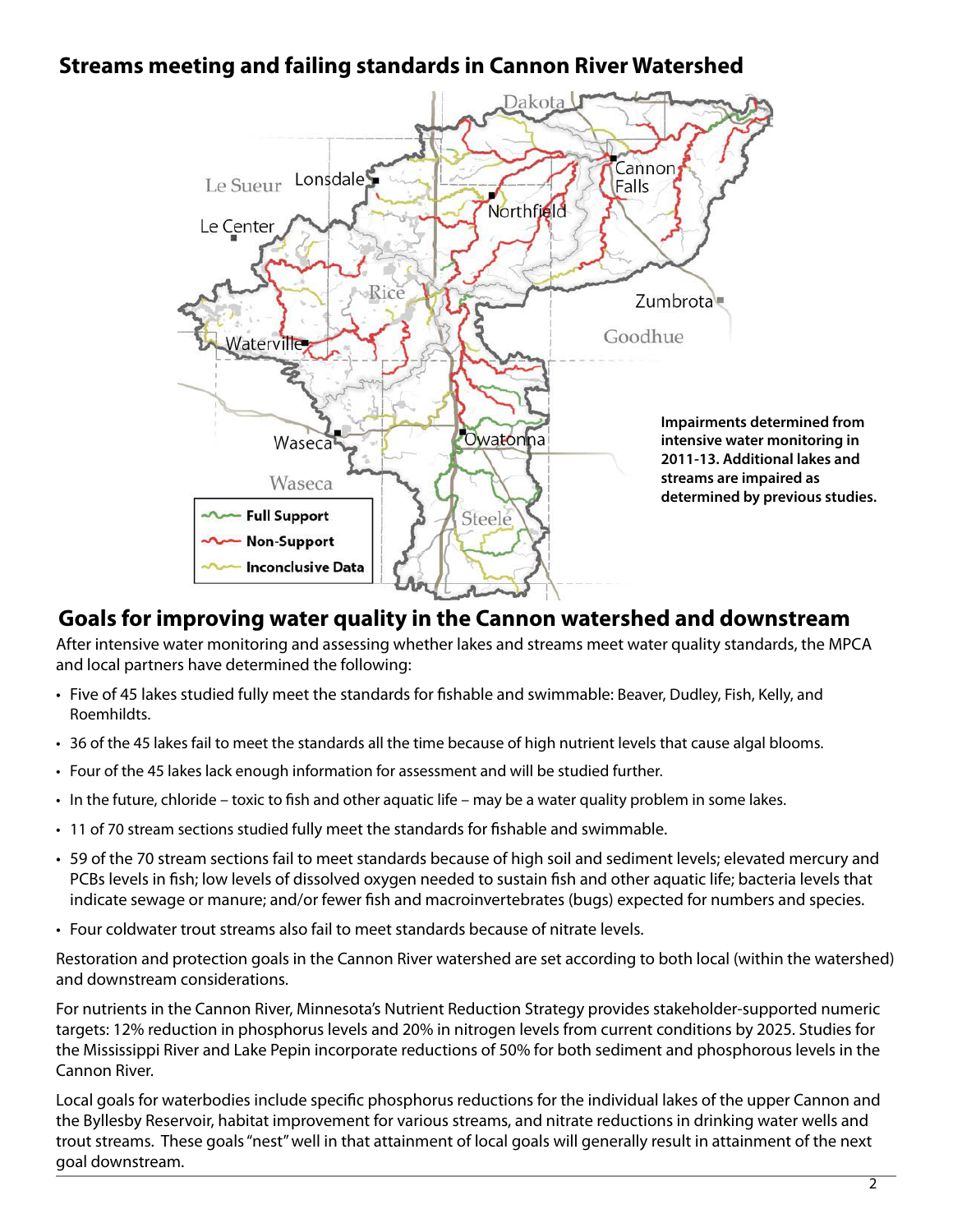## **Information and tools to support targeting work**

The MPCA, local partners and citizens will use various tools and data to shape the strategies and geographic priorities for restoration and protection in the Cannon River Watershed, including the following.

• **Intensive Watershed Monitoring:** The comprehensive nature of this monitoring allows for basic identification of waters that are likely targets for restoration or protection. For details, see the monitoring report on the MPCA website (go to www.pca.state.mn.us and search for "Cannon watershed").

• **Stressor Identification:** A team of experts examines impairments to fish and bug populations to identify conditions stressing or fostering healthy aquatic life, paving the way for restoration and protection strategies.

• **Watershed modeling:** Water quality and quantity data are paired with mapping information such as land use and the best available scientific literature to create a computer tool called a model. The Cannon watershed has custom-built



**This is an example of a data layer from the Cannon watershed, showing the amount of nitrogen entering streams. Local stakeholders and agencies can use these data layers to set priorities for reducing pollutants.**

models for stakeholders to use to estimate the changes in water quality from different changes on the landscape.

• **Nitrogen and phosphorus Best Management Practice (BMP) spreadsheets:** These tools allow for examination of BMP combinations and the resulting reductions in nutrient levels.

• **Terrain analysis:** Rice County contracted with Houston Engineering to execute Geographic Information System work in the upper Cannon that identifies priority locations for sediment and phosphorus reduction work. Some local partners have done similar work at other scales.

• **Zonation:** By combining technical information and stakeholder input, agencies and landowners can develop strategies into specific plans for restoring and protecting waters.

• **Total Maximum Daily Loads (TMDLs):** This is the total amount of a pollutant that a water body can accept and still meet water quality standards. The MPCA uses TMDLs when calculating permit limits for storm- and wastewater discharges, such as a sewage treatment plant discharging to a river.

• Many other reports, data and documents will be useful in developing strategies for the Cannon watershed. Much of this information is available on the Cannon River Watershed Partnership website at http://crwp.net (click on "library" tab).

## **Timeline and context**

There is a long history of technical and planning work in the Cannon watershed. The WRAPS represents a gathering and distillation of all this work and an infusion of some new and useful information and engagement components. The goals remain the same: restore and protect waters. The strength of the WRAPS is in the time and money dedicated to identifying priorities and developing the best strategies.

In 2015 the MPCA and Cannon River Watershed Partnership will hold a series of meetings to gather input from stakeholders on geographic priorities and strategies to restore and protect waters:

- June 9: Kickoff meeting for strategy development
- July 13-17: Meetings held at different locations in watershed
- Sept. 28-Oct. 2: Meetings held at different locations in watershed
- Dec. 7-14: Meetings held at different locations in watershed
- Feb. 8-12: Final meeting for strategy development

Local partners will then use the WRAPS report to plan and secure funding for implementation projects.